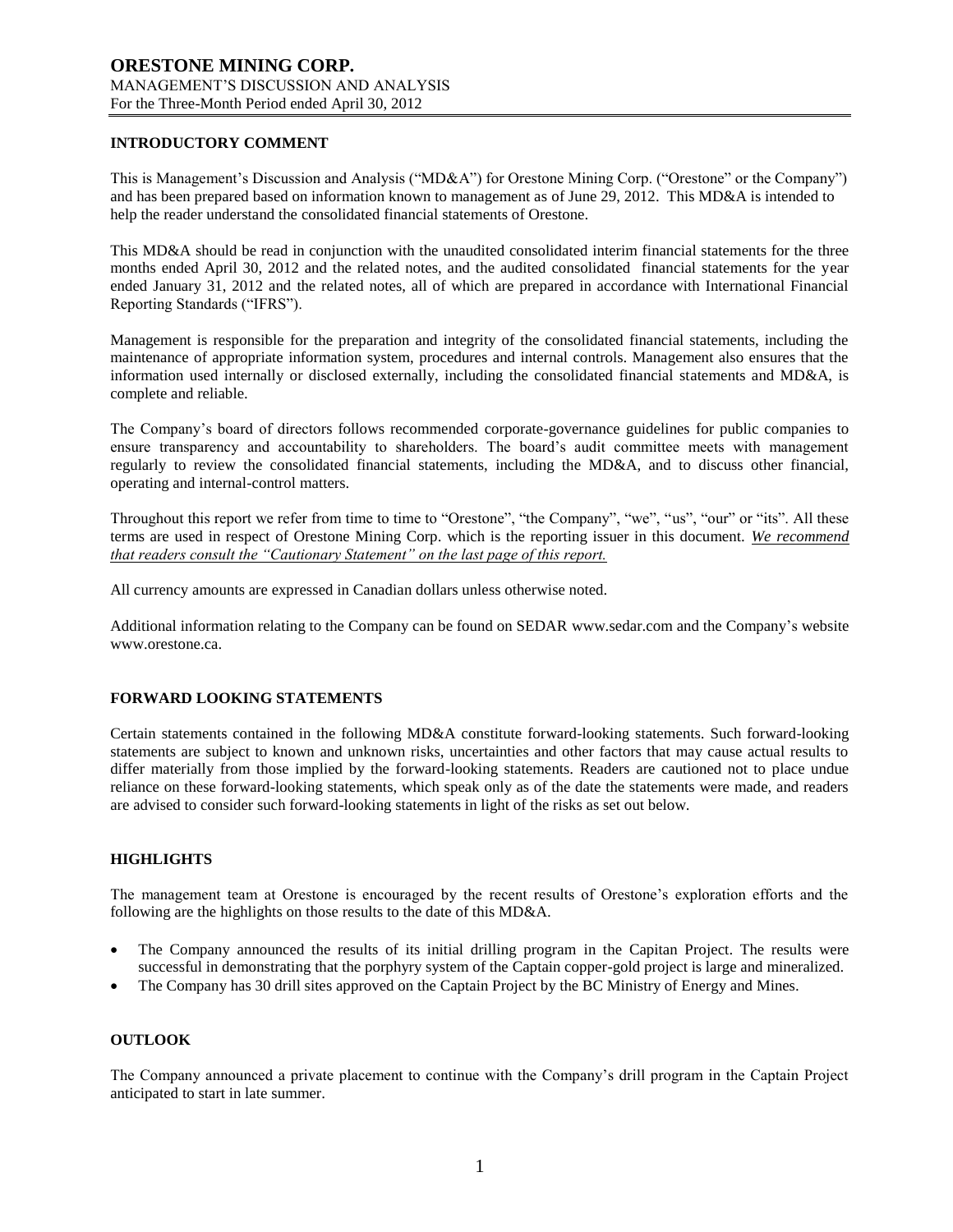# **DESCRIPTION OF BUSINESS AND OVERALL PERFORMANCE**

Orestone Mining Corp. is a junior mineral exploration company incorporated on April 30, 2007 and subsequently listed on the TSX Venture Exchange under the trading symbol "ORS" on March 11, 2008. The Company's exploration strategy has emphasized copper-gold and gold projects in Quesnel Terrane of British Columbia. Quesnel Terrane, which extends from the US border to Northern B.C., hosts numerous mines and many developing bulk tonnage copper-gold prospects such as those on the Mt. Milligan and Kwanika properties in North-central B.C., as well as sediment-hosted gold mineralization on the Spanish Mountain and Frasergold properties in South-central B.C.

On August 30, 2011, the Company completed a corporate reorganization consisting of the restructuring of its board of directors, the appointment of new executive officers, the issue of shares-for-debt as a settlement arrangement, and the completion of a non-brokered private placement.

On June 20, 2011 Michael Tulumello resigned as a director, and David Hottman and Gary Nordin were appointed directors of the Company. Jose Antonio Pinedo resigned as president and chief executive officer, and David Hottman has been appointed to both positions. Mr. Pinedo has also resigned as corporate secretary and Bernard Poznanski has been appointed as corporate secretary. Robert Perry has resigned as vice-president exploration, and Gary Nordin has been appointed as VP, exploration. Subsequently, on January 1, 2012 Lorne Torjhelm resigned as chief financial officer and Erika Vargas was appointed chief financial officer.

# **RESULTS OF OPERATIONS - MINERAL PROPERTIES**

To best understand Orestone's financial results, it is important to gain an appreciation for the significant events, transactions and activities which occurred on its mineral properties during and subsequent to the reporting period. These are summarized below.

# **Captain Property**

Orestone owns 100% of the 41,659 hectare land position royalty free located within the Cariboo and Omineca Mining Divisions. The property is centered about 65 kilometers northeast of Fort St. James in the Nechako Plateau area of north-central British Columbia.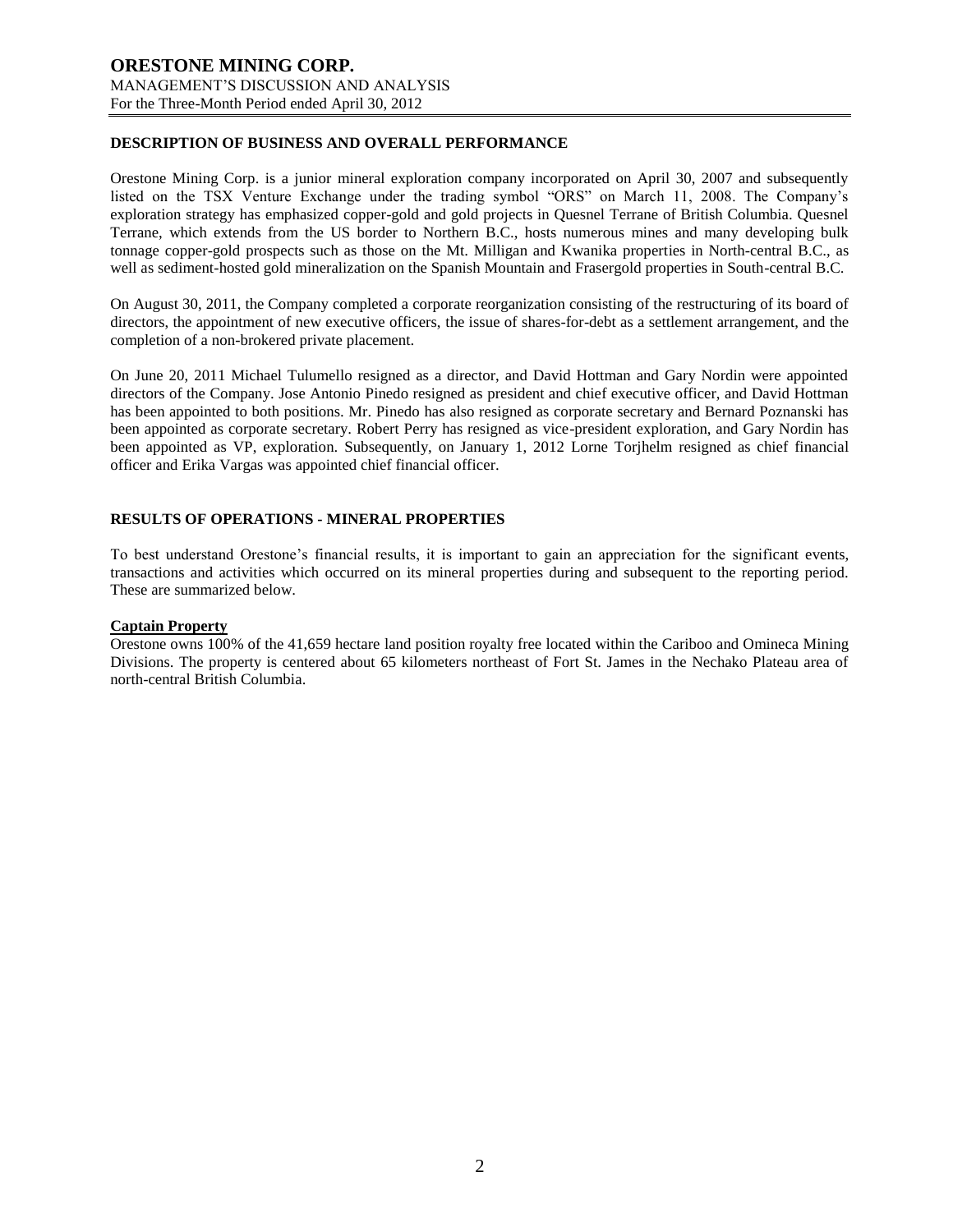# **ORESTONE MINING CORP.**

MANAGEMENT'S DISCUSSION AND ANALYSIS For the Three-Month Period ended April 30, 2012



The Captain Property and surrounding lands contain many airborne magnetic-high anomalies on ground previously worked by Placer Dome, Noranda and several junior resource companies during 1989 to 1996. Numerous airborne magnetic-high targets in Quesnel Terrane are known to be related to underlying intrusions important for their relationship with copper-gold porphyry deposits such as Thompson Creek Metals' Mt. Milligan deposit immediately North of the Captain Property. Induced polarization ("IP") surveys over the airborne magnetic highs are a key method of identifying drill targets in the largely overburden covered Captain Property. Between 2008 and 2010, the Company undertook geochemical sampling, induced polarization and ground magnetic surveys, and limited percussion and diamond drilling. Detailed results are filed on Sedar.

In August, 2011 Orestone completed an IP/Resistivity and ground magnetics survey that consisted of a total of 30 kilometers of survey in six lines spaced 400 meters apart and was designed to expand upon previous geophysical surveys along logging roads. The objective of the survey was to better define the potential for copper-gold sulphide mineralization in the area surrounding diamond drill hole 09-05 which encountered potassic-altered volcanic and intrusive rocks. This vertical drill hole reached a depth of 137 meters with the last 3.1 meters encountering mineralized breccia grading 0.21 per cent copper and 0.35 grams per tonne ( $g/t$ ) gold.

The results of the survey completed by Peter E. Walcott & Associates show three separate IP chargeability anomalies that flank magnetic high anomalies. The IP anomalies have widths of 1,000 meters or more that remain open, thus have yet to be fully outlined. The principal IP chargeability anomaly in the central portion of the survey area currently measures 1,000 meters by more than 4,000 meters and corresponds with a resistivity high. This coincident chargeability and resistivity high area is located on the western flank of a magnetic high interpreted to be a magnetitebearing intrusive measuring 1,000 to 2,000 meters wide and in excess of five kilometers in strike length. This geophysical signature covering the central IP/resistivity high target on the Captain project is similar in nature to the geophysical signature of the MBX copper-gold deposit at Mt. Milligan. The geophysical report by Peter E. Walcott & Associates also recommends additional work to define anomalies that are located to the east and west of the current grid area.

In the area of the geophysical anomalies the Company has a total of 31 drill hole sites permitted. In December of 2011, the Company initiated a diamond drilling program that was completed in January 2011. The drill program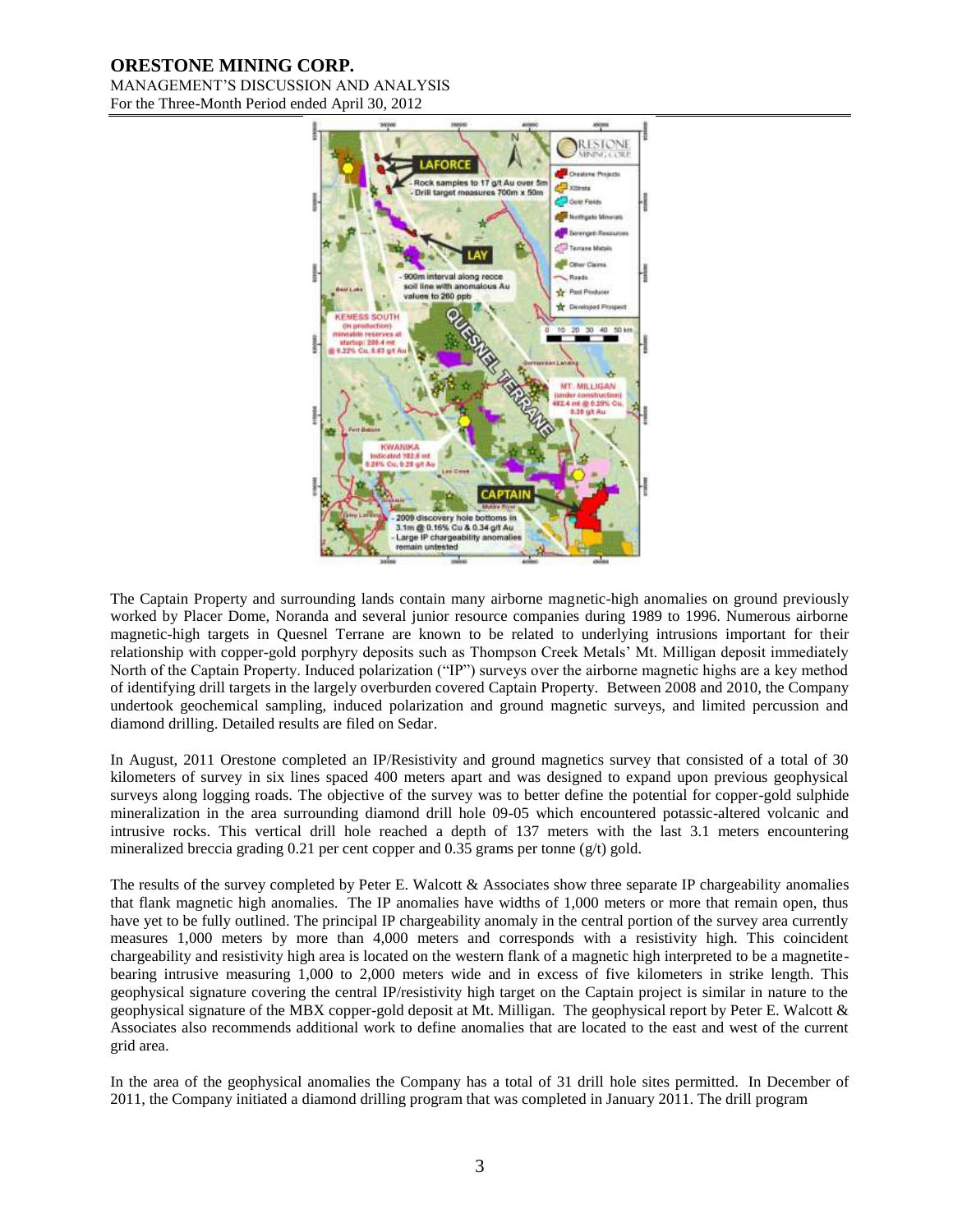consisted of 4 holes totaling 1,275 meters with the objectives to test the previously described anomalies. Overburden depth from all the drill holes was relatively uniform, averaging 45 meters, which is consistent with overburden depth from the previous drill hole 09-05 The best results from the drilling are found in drill hole C11-01 that consisted of 0.23 g/t gold and 0.03% copper over 87 meters that included 0.298 g/t gold and 0.09% copper over 43 meters.

The drill program was successful in confirming the presence of copper and gold mineralization within a sequence of altered rocks consistent with that found in economic copper-gold porphyry systems. To confirm the presence of favorable alteration in the recent drill holes a suite of samples from three drill holes were sent out for petrographic analysis.. The results of this study support the Company`s revised interpretation that the alteration pattern from the drilling is indicating the best potential for economic mineralization lies to the east of the recent drilling, possibly associated with a moderate magnetic high located in this direction. The Company realizes that this phase 1 program was able to test a small portion of the potential interpreted through the geophysical program and believes additional surface geophysics and drilling is required to properly assess the potential of the property. First priority will be to test this area to the east of the previous drilling, as well as additional targets within the area. An exploration plan for the 2012 summer season is currently being developed based on the results of surface geophysics, diamond drilling, and petrographic work completed in the past year.

### **Todd Property**

The Todd Property is located in the Skeena Mining Division of North-west British Columbia, approximately 35 km North-east of the town of Stewart. The property occurs within the Jurassic Hazelton Group volcano-sedimentary rock package. This geological environment hosts several large and significant mineral deposits including the Granduc Mine (historic resource and production of: 39MM Tonnes at 1.73% Cu with minor silver, gold, and zinc), Eskay Creek Mine (historic production of: 2.2MM Tonnes at 46 g/T Au and 2200 g/T Ag), and the Kerr-Sulphurets-Mitchell deposit (indicated and inferred resources of: 1,750 MM Tonnes at 0.60 g/T Au, 0.21% Cu). Intuitive believes that the Todd Property has the potential to host significant mineral deposits of a type consistent with the other known deposits in the district. These include Besshi and Kuroko type massive sulfide copper-zinc, epithermal gold-silver, and porphyry copper-gold deposits.

On April 30, 2010, Orestone signed the Todd Creek Joint Venture Agreement with Goldeye and Polar and became the Manager of the Joint Venture, in which it holds a 51% interest, acquired through the purchase of Intuitive Exploration Inc. ("Intuitive"). The Company completed the acquisition with Intuitive on June 3, 2010 by way of share exchange. As of June 3, 2010 Intuitive was the Company' wholly-owned subsidiary and the Company is the parent of Intuitive. The principle asset of Intuitive is the 51% ownership in the Todd Creek Venture. Under the Todd Creek option agreement, the Company earned its 51% interest in the Todd Property by making payments on the property aggregating \$180,000, issuing 170,000 shares and by incurring expenses related to the Todd Creek Property aggregating \$2,500,000. Geofine has a net smelter return royalty in the amount of 2.5%. The Todd Creek Joint Venture pays a \$25,000 advance on the above royalty to Geofine every November.

Pursuant to an option agreement dated August 19, 2008 between Intuitive and Mr. Kelly Funk, the Todd Creek Joint Venture also held an option to acquire 100% of the Kelly Funk Property, which is adjacent to and east of the Todd Property. Under the option agreement, the Todd Creek Joint Venture could earn 100% of the property by making payments of \$450,000 and issuing 350,000 shares. Intuitive paid \$65,000 and issued 65,000 common shares. On October 22, 2010, Orestone on behalf of the Joint Venture issued 50,000 shares in the capital of the Company to Mr. Funk (49% was reimbursed to the Company by the Joint Venture Partners) and the Joint Venture made the required 2010 payment of \$75,000. If Intuitive acquires the property, Intuitive has agreed to pay a net smelter return royalty of 2.0%. The royalty may be purchased at any time during the four year period following the grant of the royalty in 0.5% increments at \$750,000 per increment. On September 26, the Company, after review of its holdings and with the consent of its Joint Venture Partners, dropped its option on the property and has no further obligations under the option agreement.

Dr. Mark Fedikow of Mount Morgan Resources Ltd. completed a NI 43-101 technical report on the Todd Property and the Todd Creek Report has been filed on SEDAR at [www.sedar.com.](http://www.sedar.com/) The author of the Todd Creek Report, Dr. Fedikow, is an independent Qualified Person under NI 43-101.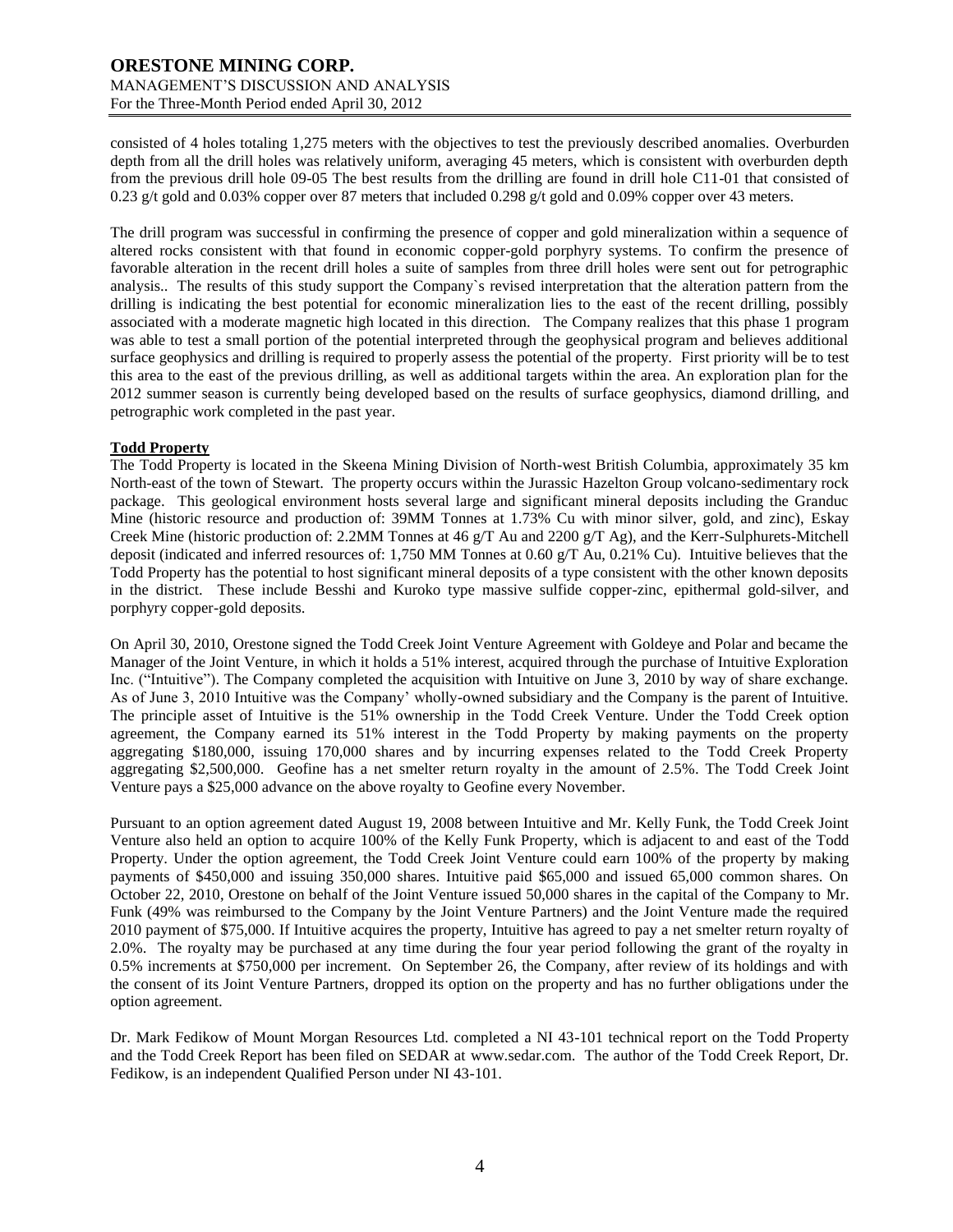# **LaForce Property**

The 100% owned LaForce Project consists of 47 square kilometers located approximately 20 kilometers east of Northgate Minerals Kemesss copper-gold mine in northern British Columbia.

The LaForce project falls within the Quesnel Terrane and straddles the contact between an Early Jurassic batholith of monzonitic to quartz dioritic composition in the west and Upper Triassic Takla Group basic to intermediate flows, breccias and tuffs and minor sedimentary rocks in the east. Previous surface work by Orestone has defined a zone of gold mineralization that has a strike length of more than 2 kilometers with widths up to 50 meters that roughly parallels this contact. Mineralization discovered to date is typically found within moderately to locally well-developed quartz stockwork/vein zones hosted by strongly pyritized and silica-sericite altered clastic sediments. These zones of quartz veins up to 20 cm wide carry variable amounts of pyrite, listwanite and minor chalcopyrite and lesser galena and may in part be stratabound.

Highlights of previous surface sample programs include 17.7 g/t gold over a 5 meter width and 10.6 g/t gold over a 2 meter width. These two samples were collected 700 meters apart along strike of the interpreted mineralized zone and are located at the hanging wall contact of the structure. Additional rock and soil sampling show the potential for the zone over a strike length of 2 kilometers.

In September 2011 the Company completed additional surface exploration that consisted of channel sampling across the area where outcrop sampling had returned a gold value of 17.7  $g/t$  over 5.0 meters, and additional channel sampling along the 900 meter strike length of the interpreted structural zone that hosts gold mineralization. Sampling did show results anomalous in gold but did not confirm the grades that resulted from previous sampling.

The program was cut short due to bad weather that limited accessibility and the Company is now developing an exploration plan for additional work for the 2012 summer field season.

On February 1, 2012 a number of claims that were part of the La Force property were allowed to expire. The remaining claims that comprise the La Force property now total 1,057 hectares.

#### **Lay Property**

The 1,673 hectare Lay Property (owned 100% by Orestone) is located 30 km southeast of the LaForce property and covers similar geology and regional geochemistry as the LaForce. Additional surface exploration is currently being planned to further evaluate the potential of the property.

### **Connor Creek Property**

The Company entered into an arm's length letter agreement dated November 10, 2009 with Kootenay Gold Inc ("Kootenay"), a publicly traded company on the TSX Venture Exchange (TSX-V:KTN), for the acquisition of an option to earn 60% of Kootenay's 100% interest in the Connor Creek gold property in the Nelson Mining Division, Southeastern British Columbia.

Pursuant to the Letter Agreement, Orestone could earn 60% of Kootenay's 100% interest in the Connor Creek Property by: (i) expending \$1,000,000 on the Property prior to November 10, 2013 including \$150,000 in exploration costs by November 10, 2010; and (ii) delivering to Kootenay an aggregate 750,000 shares of Orestone by November 10, 2013 including 150,000 shares on acceptance of the Letter Agreement by the TSX Venture Exchange. Upon making the foregoing expenditures and share payments, Orestone will have earned an undivided 60% interest in the Connor Creek Property. Orestone has made the initial 150,000 share payment and incurred exploration costs in excess of \$300,000, which satisfies the terms of the agreement through to November 10, 2010. Subsequently on November 9, 2010, the Company issued an additional 150,000 shares to Kootenay in order to maintain the option until November 2011. In addition, the Company is required to incur \$50,000 of exploration expenditures by November 10, 2011.

On September 8, 2011, the Company, after review of its holdings, dropped its option on Connor Creek Property and has no further obligations under the option agreement.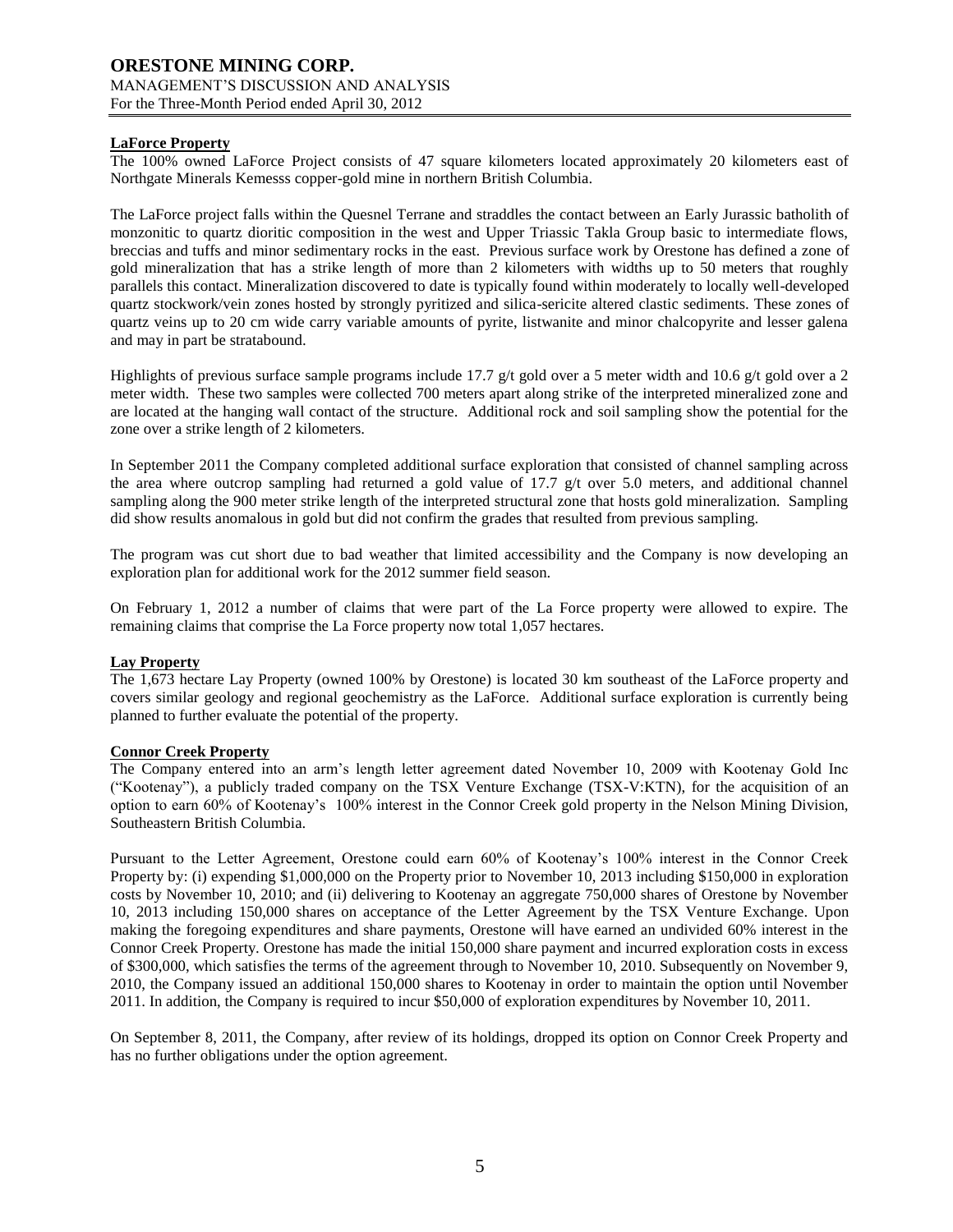### **QUALIFIED PERSON**

The technical information reported in this MD&A has been reviewed and approved by Mr. Ross Zawada P. Geo., the Company's Exploration Manager. Mr. Zawada is a Professional Geoscientist and member of the Professional Engineers and Geoscientist Association of British Columbia (APGEBC) and a qualified person as defined by NI 43- 101.

### **IMPAIRMENT OF LONG-LIVED ASSETS**

The Company completed an impairment analysis as at April 30, 2012, which considered the indicators of impairment in accordance with IAS 36, "Impairment Assets". Management concluded that other than the \$162,502 write-off on the termination of the options on the Kelly Funk and the Connor Creek Properties in the second quarter of fiscal 2012, no other impairment charge was required because:

- there have been no significant changes in the legal factors or climate that affects the value of the properties;
- all property rights remain in good standing;
- there have been no significant changes in the projections for the properties;
- exploration results continue to be positive;
- the Company intends to continue its exploration and development plans on its properties.

### **RISKS AND UNCERTAINTIES**

Below are some of the risks and uncertainties that the Company faces.

#### *Industry*

The Company is engaged in the exploration of mineral properties, an inherently risky business. There is no assurance that a mineral deposit will ever be discovered and economically produced. Most exploration projects do not result in the discovery of commercially mineable ore deposits. If market conditions make financings difficult, it may be difficult for the Company to find joint venture partners. The Company may be unsuccessful in identifying and acquiring projects of merit.

#### *Mineral resource estimates*

The estimation of reserves and mineralization is a subjective process and the accuracy of any such estimates is a function of the quality of available data and of engineering and geological interpretation and judgment. No assurances can be given that the volume and grade of reserves recovered and rates of production will not be less than anticipated.

#### *Gold and metal prices*

The price of gold is affected by numerous factors including central bank sales, producer hedging activities, the relative exchange rate of the U.S. dollar with other major currencies, supply and demand, political, economic conditions and production levels. In addition, the price of gold has been volatile over short periods of time due to speculative activities. The prices of other metals and mineral products that the Company may explore have the same or similar price risk factors.

#### *Cash flows and additional funding requirements*

The Company currently has no revenue from operations. If any of its exploration programs are successful and optionees of properties complete their earn-in, the Company would have to provide its share of ongoing exploration and development costs in order to maintain its interest or be reduced in interest or to a royalty interest. Additional capital would be required to put a property into commercial production. The sources of funds currently available to the Company are equity capital or the offering of an interest in its projects to another party. Current economic conditions have limited the Company's ability to access financing through equity markets and this has created significant uncertainty as to the Company's ability to fund ongoing operations for the next operating period.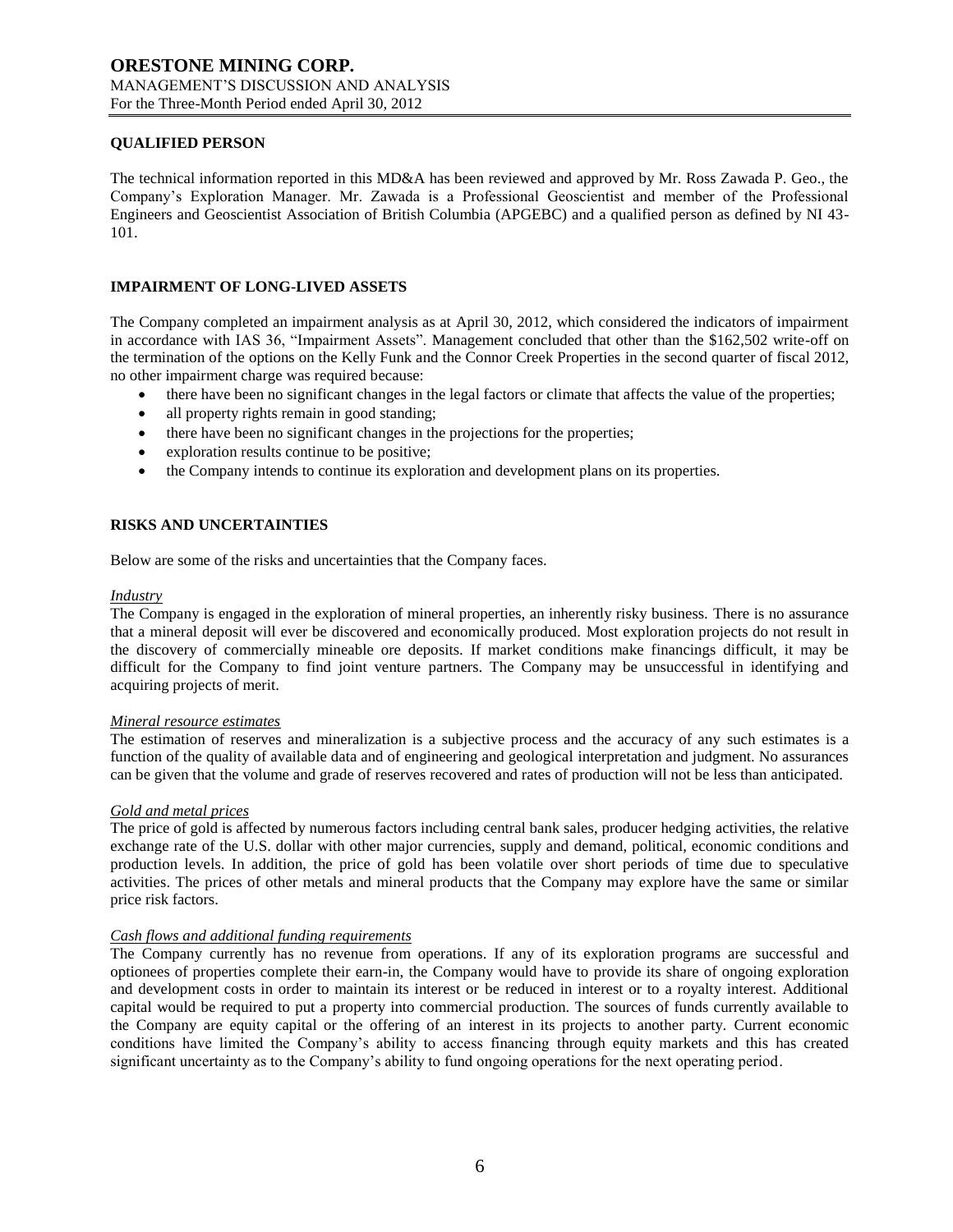### *Environmental*

The Company's exploration and development activities are subject to extensive laws and regulations governing environment protection. The Company is also subject to various reclamation-related conditions. Although the Company closely follows and believes it is operating in compliance with all applicable environmental regulations, there can be no assurance that all future requirements will be obtainable on reasonable terms. Failure to comply may result in enforcement actions causing operations to cease or be curtailed and may include corrective measures requiring capital expenditures. Intense lobbying over environmental concerns by NGOs has caused some governments to cancel or restrict development of mining projects. Current publicized concern over climate change may lead to carbon taxes, requirements for carbon offset purchases or new regulation. The costs or likelihood of such potential issues to the Company cannot be estimated at this time.

#### *Laws and regulations*

The Company's exploration activities are subject to extensive federal, provincial, state and local laws and regulations governing prospecting, development, production, exports, taxes, labour standards, occupational health and safety, mine safety and other matters in all the jurisdictions in which it operates. These laws and regulations are subject to change, can become more stringent and compliance can therefore become more costly. The Company applies the expertise of its management, advisors, employees and contractors to ensure compliance with current laws.

### *Title to mineral properties*

While the Company has investigated title to its mineral properties, this should not be construed as a guarantee of title. The properties may be subject to prior unregistered agreements or transfers and title may be affected by undetected defects. Unresolved native land claim issues in Canada may affect its properties in this jurisdiction in the future.

### *Possible dilution to present and prospective shareholders*

The Company's plan of operation, in part, contemplates the financing of its business by the issuance of securities and possibly, incurring debt. Any transaction involving the issuance of previously authorized but unissued shares of common stock, or securities convertible into common stock, would result in dilution, possibly substantial, to present and prospective holders of common stock. The Company may seek joint venture partners to fund in whole or in part exploration projects. This dilutes the Company's interest in properties. This dilution is undertaken to spread or minimize the risk and to expose the Company to more exploration plays. However, it means that any increased market capitalization or profit that might result from a possible discovery would be shared with the joint venture partner. There is no guarantee that the Company can find a joint venture partner for any property.

#### *Material risk of dilution presented by large number of outstanding share purchase options and warrants*

At June 18, 2012 there were 3,630,000 stock options outstanding. Directors and officers hold 2,325,000 of the options and 917,675 are held by employees and consultants of the Company. At June 18, 2012 there were 8,582,500 outstanding warrants with expiry dates from November 29, 2012 to June 13, 2013.

#### *Trading volume*

The relatively low trading volume of the Company's shares reduces the liquidity of an investment in its shares.

#### *Volatility of share price*

Market prices for shares of early stage companies are often volatile. Factors such as announcements of mineral discoveries or discouraging exploration results, changes in financial results, and other factors could have a significant effect on share price.

### *Competition*

There is competition from other mining exploration companies with operations similar to the Company's. Many of the companies with which it competes have operations and financial strength greater than the Company's.

#### *Dependence on management*

The Company depends heavily on the business and technical expertise of its management.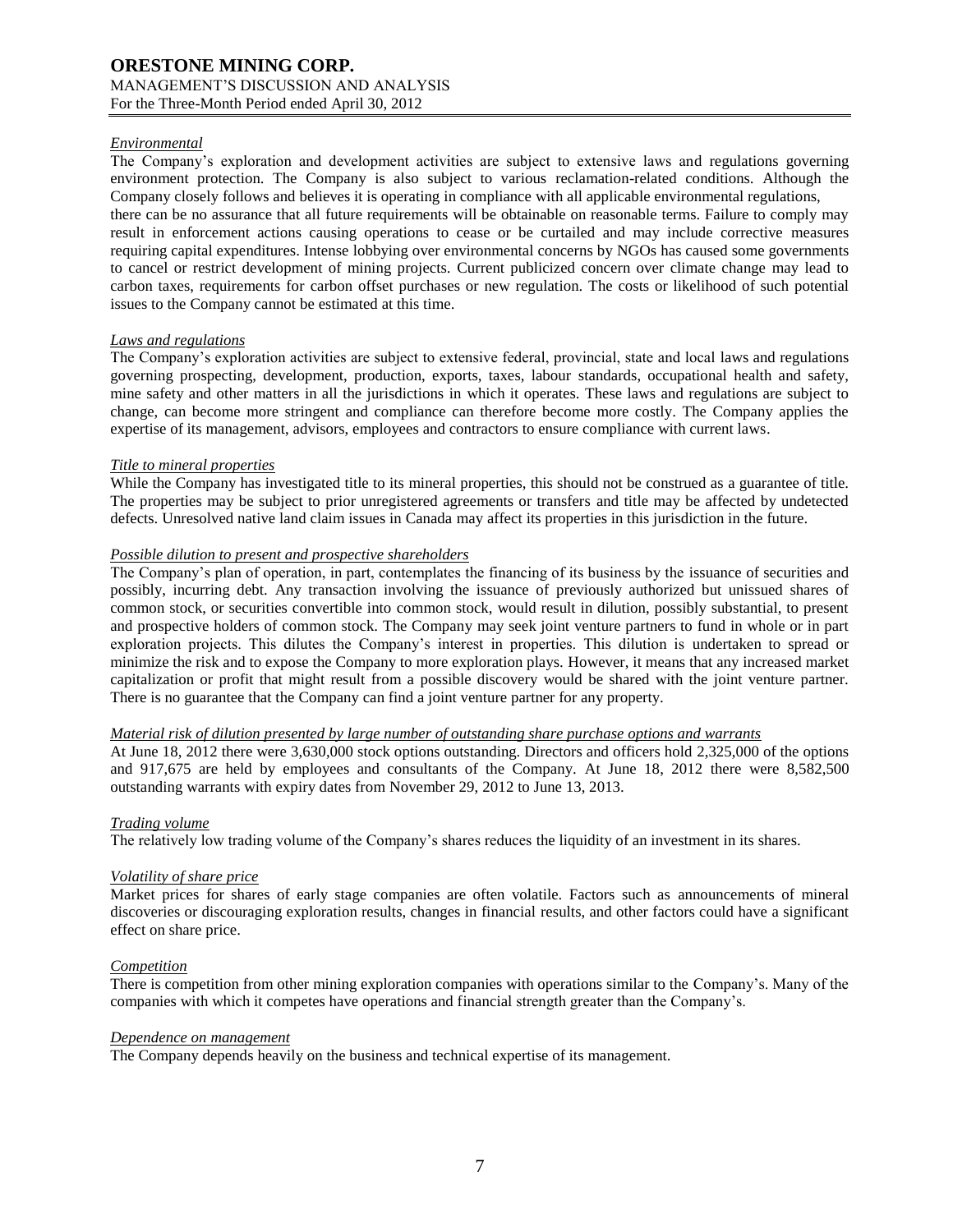### *Conflict of interest*

Some of the Company's directors and officers are directors and officers of other natural resource or mining-related companies. These associations may give rise from time to time to conflicts of interest. As a result of such conflict, the Company may miss the opportunity to participate in certain transactions.

# **SUMMARY OF SELECTED ANNUAL FINANCIAL INFORMATION**

|                                                                         | Year ended        | Year ended       | Year ended       |
|-------------------------------------------------------------------------|-------------------|------------------|------------------|
|                                                                         | January 31, 2012  | January 31, 2011 | January 31, 2010 |
|                                                                         |                   |                  | Under Canadian   |
|                                                                         | <b>Under IFRS</b> | Under IFRS       | <b>GAAP</b>      |
|                                                                         | \$                | \$               | \$               |
| Net sales/total revenues                                                |                   |                  |                  |
| Income (loss) before discontinued operations and<br>extraordinary items | (913,700)         | (461,765)        | (161, 468)       |
| Per share basis                                                         | (0.02)            | (0.01)           |                  |
| Diluted per share basis                                                 | (0.02)            | (0.01)           |                  |
| Net income or loss, total                                               | (913,700)         | (461,765)        | (161, 468)       |
| Per share basis                                                         | (0.02)            | (0.01)           |                  |
| Diluted per share basis                                                 | (0.02)            | (0.01)           |                  |
| Total assets                                                            | 3,689,866         | 3,048,235        | 2,293,508        |
| Total long-term financial liabilities                                   |                   |                  |                  |
| Cash dividends declared per share                                       |                   |                  |                  |

# **SUMMARY OF QUARTERLY FINANCIAL INFORMATION**

|                      |           |                             | Loss per share  | <b>Net</b>    | Net           |
|----------------------|-----------|-----------------------------|-----------------|---------------|---------------|
|                      |           | <b>Net</b>                  | from continuing | comprehensive | income (loss) |
| Fiscal quarter ended | Revenues* | income $(\text{loss})^{**}$ | operations      | income (loss) | per share     |
|                      | S         |                             | S               |               |               |
| $30-Apr-12$          | Nil       | (178, 769)                  | (0.00)          | (178, 769)    | (0.00)        |
| $31$ -Jan-12         | Nil       | (352, 901)                  | (0.00)          | (352, 901)    | (0.00)        |
| $31-Oct-11$          | Nil       | (280,701)                   | (0.00)          | (280,701)     | (0.00)        |
| $31 -$ Jul $-11$     | Nil       | (245, 547)                  | (0.01)          | (245, 547)    | (0.01)        |
| $30$ -Apr-11         | Nil       | (34, 551)                   | (0.01)          | (34, 551)     | (0.00)        |
| $31$ -Jan-11         | Nil       | (261,984)                   | (0.01)          | (346, 832)    | (0.01)        |
| $31-Oct-10$          | Nil       | (9,297)                     | (0.00)          | (9,297)       | (0.00)        |
| $31$ -Jul- $10$      | Nil       | (175, 467)                  | (0.01)          | (175, 467)    | (0.01)        |

\* Revenues exclude interest income.

\*\* Net income (loss) before income taxes.

*Results of operation for the three months ended April 30, 2012 compared to the three months ended April 30, 2011:* For the quarter ended April 30, 2012 the Company recorded a net loss of \$178,769 (loss per share - \$0.003) compared to \$34,551 (loss per share - \$0.001) in the first quarter of fiscal 2012.

During the three months ended April 30, 2012, the Company incurred \$178,769 (2011 - \$34,551) in general and administrative expenses, of which \$60,800 (2011 - \$Nil) relates to non-cash share-based payments expense for options vested during the period and non-cash depreciation of \$170 (2011 - \$286). Excluding the non-cash items, the Company's general and administrative expenses amounted to \$117,799 compared to 2011's \$34,265, an increase of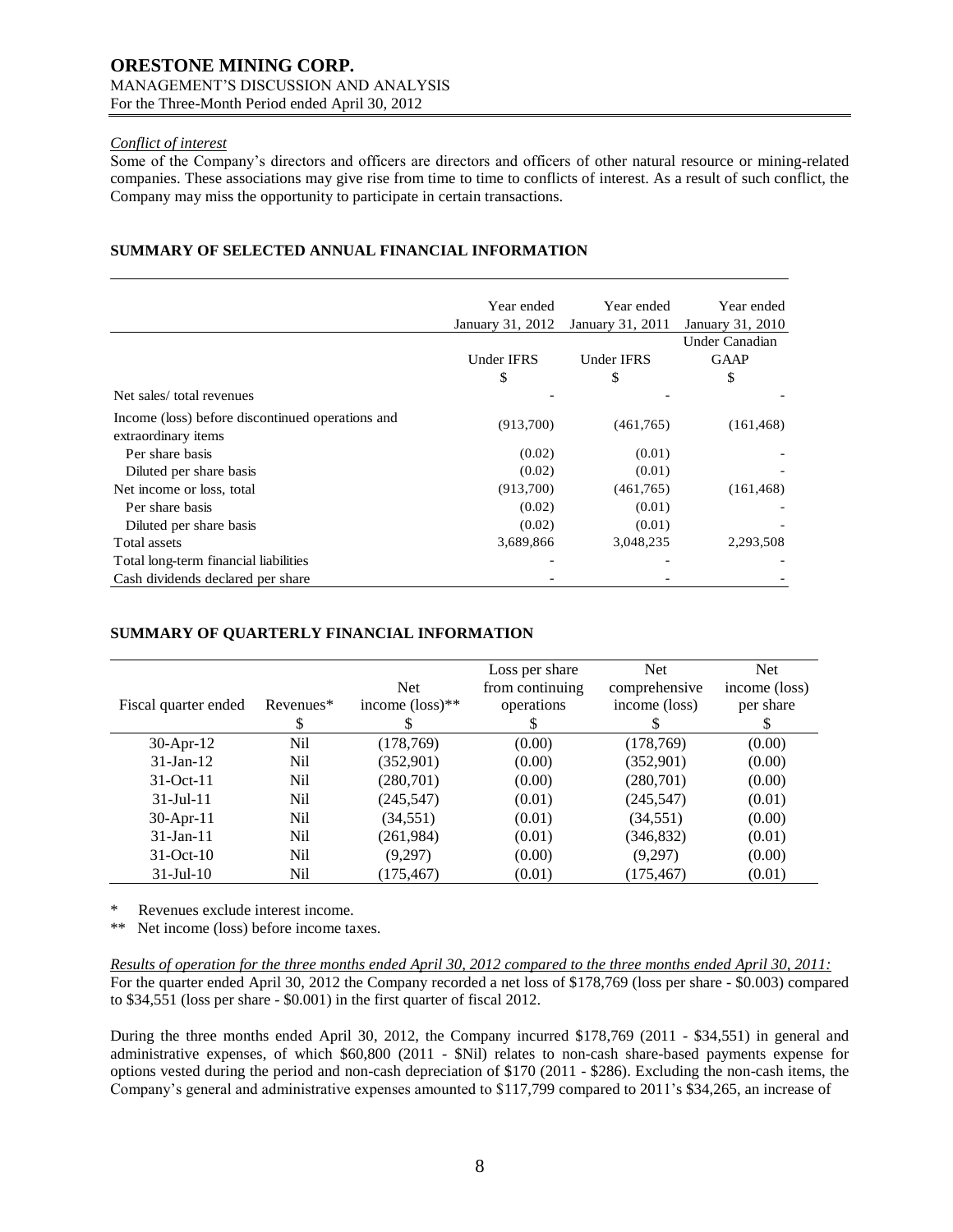\$83,534. The increase was primarily due to the Company's change of management and the hiring of salaried employees (2012 – \$54,548; 2011 - \$Nil), the relocation of the Company's headquarters and increase of office space and other office and administration expenses (2012 - \$27,156; 2011 – \$5,604), and the Company's efforts to increase awareness of the Company's projects by engaging investor relations consultants and attending industry shows (2012 - \$20,793; 2011 – \$1,020). Other administrative expenditures varied over the periods but the overall effect of these variances was not material.

During the three months ended April 30, 2012, the Company spent \$133,382 in exploration costs compared to \$18,250 exploration costs incurred in the same period in fiscal 2012.

# **LIQUIDITY AND CAPITAL RESOURCES**

At April 30, 2012, the Company had current assets of \$307,199 and current liabilities of \$423,432 (January 31, 2012 - \$512,470 and \$478,292 respectively). Working capital deficiency was \$116,233 (January 31, 2012 – \$34,178).

Cash used in operations during the quarter ended April 30, 2012 was  $$6,466$  (2011 – provided by \$34,237), after adjusting for non-cash activities. Significant non-cash items in the current quarter include share based payments.

Cash used in investing activities during the quarter ended April 30, 2012 were \$133,382 (2011 – \$18,250). Significant investments made in the period include investments in mineral property which include drilling on the Captain property in British Columbia. Investments in mineral property interests are net of any proceeds received from option agreements and costs recovered or impaired.

The Company has obligations pursuant to option agreements it has entered into. The Company has no contractual commitments to satisfy these obligations, however it would forfeit any interest it may have earned to that date should it decide not to satisfy these obligations. Detailed terms of those agreements and the obligations are included in the financial statements.

The Company has announced a private placement for raising addition capital. The Company has no material debt obligations, other than short term liabilities incurred in the normal activities of exploration and administration. The Company has no long term debt.

#### **OFF BALANCE SHEET ARRANGEMENTS**

The Company has no off-balance sheet arrangements that would potentially affect its operations or financial condition of the Company.

#### **OUTSTANDING SHARE DATA**

Common Shares

The authorized share capital of the Company consists of an unlimited number of common shares without par value.

|                  | Number of common shares<br>issued and outstanding | <b>Share Capital Amount</b> |  |
|------------------|---------------------------------------------------|-----------------------------|--|
| January 31, 2012 | 65.589.313                                        | 4.709.009                   |  |
| April 30, 2012   | 65.589.313                                        | 4.709.009                   |  |
| June 29, 2012    | 65,589,313                                        | 4.709.009                   |  |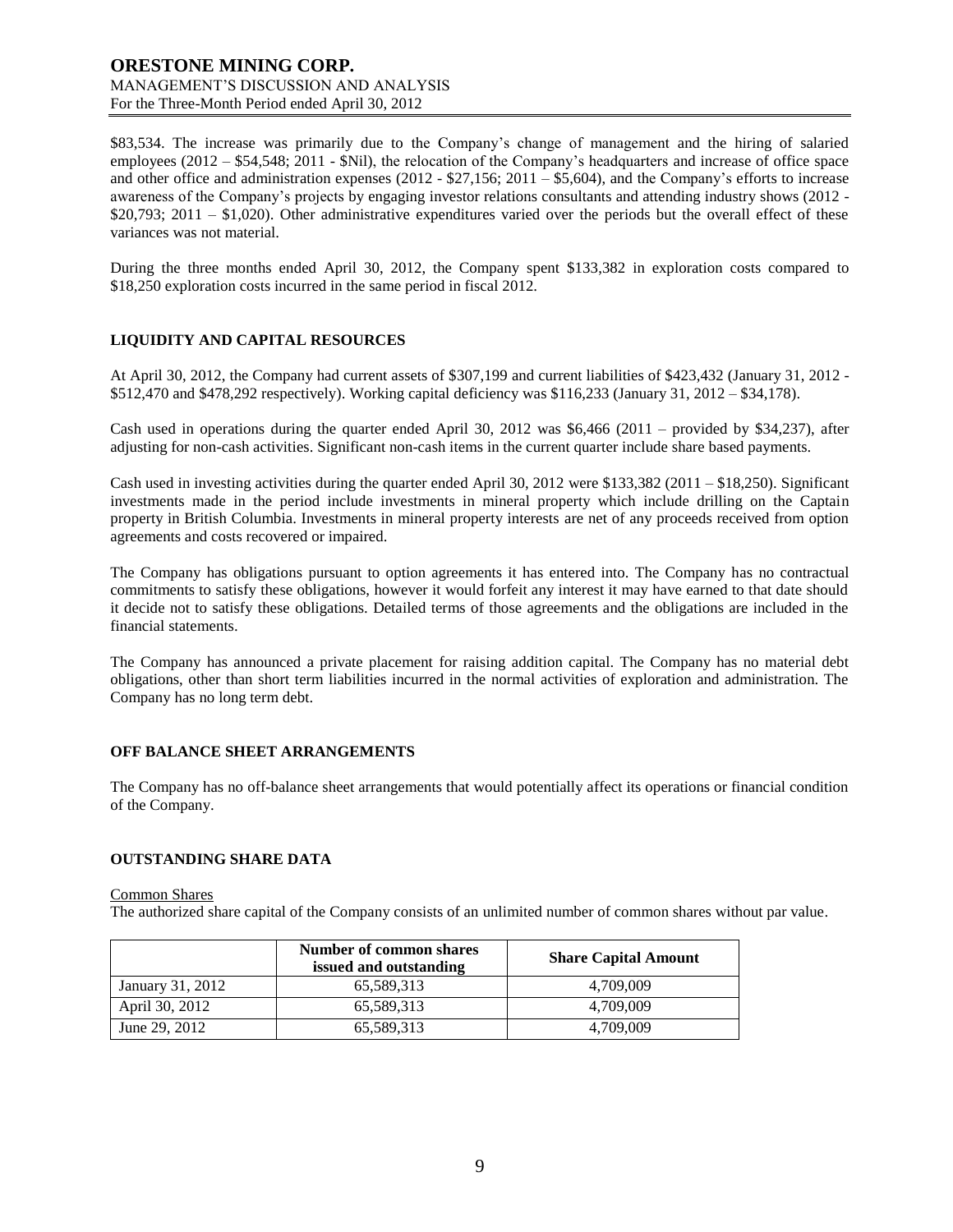### Stock options

The Company has adopted an incentive share option plan for its directors, officers, employees and consultants under which the Company may gran options to acquire a maximum number of common shares equal to 10% of the total issued and outstanding common shares of the Company.

On April 15, 2012, 300,000 incentive stock options at an exercise price of \$0.10 were granted to a consultant of the Company. These options are exercisable until April 15, 2013.

| Number of<br>shares | Exercise<br>price $(\$)$ | Expiry date        |
|---------------------|--------------------------|--------------------|
| 500,000             | 0.200                    | March 7, 2013      |
| 555,000             | 0.105                    | September 8, 2013  |
| 200,000             | 0.150                    | January 12, 2015   |
| 1,875,000           | 0.105                    | September 8, 2016  |
| 200,000             | 0.100                    | September 29, 2016 |
| 300,000             | 0.100                    | April 15, 2013     |
| 3,630,000           |                          |                    |

As at April 30, 2012 a total of 3,630,000 were outstanding as follows:

If all the remaining outstanding options were exercised, the Company's available cash would increase by \$435,150.

### Warrants

As at April 30, 2012, a total of 8,782,500 share purchase warrants were outstanding as follows:

| Number of | Exercise     |                    |
|-----------|--------------|--------------------|
| Warrants  | Price $(\$)$ | <b>Expiry Date</b> |
| 200,000   | \$0.15       | June 3, 2012       |
| 4,900,000 | \$0.10       | July 11, 2013      |
| 3,057,500 | \$0.20       | November 29, 2012  |
| 625,000   | \$0.20       | December 2, 2012   |
| 8,782,500 |              |                    |

If all the remaining outstanding warrants were exercised, the Company available cash would increase by \$1,256,500.

# **RELATED PARTY TRANSACTIONS**

Payments to related parties were made in the normal course of operations and were valued at fair value as determined by management. Amounts due to or from related parties are unsecured, non-interest bearing and due on demand.

a) Key management personnel compensation

The aggregate value of transactions and outstanding balances relating to key management personnel and entities over which they have control or significant influence were as follows for the three months ended April 30, 2012: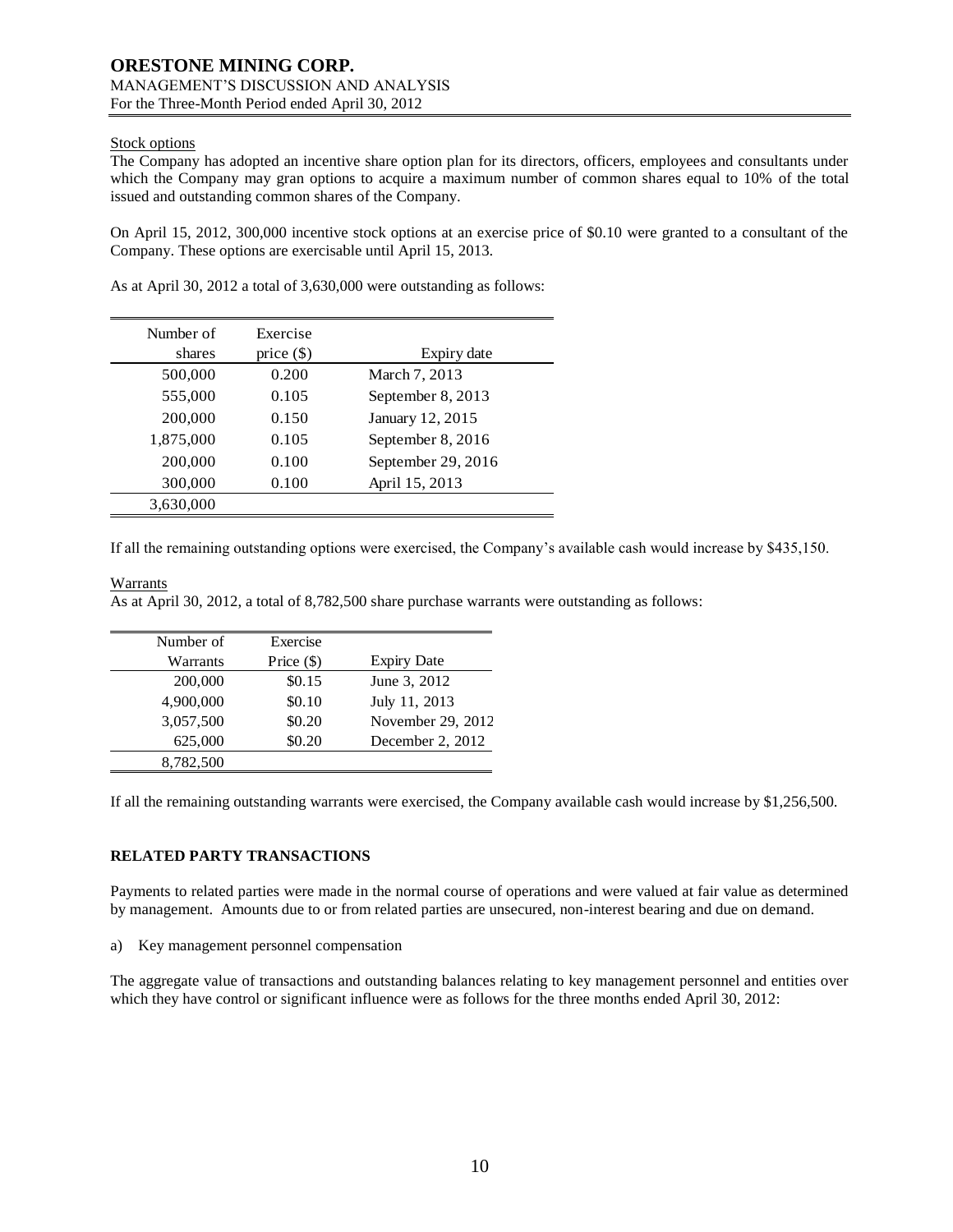# **ORESTONE MINING CORP.**

### MANAGEMENT'S DISCUSSION AND ANALYSIS For the Three-Month Period ended April 30, 2012

|                              | Three months ended April 30 |      |  |
|------------------------------|-----------------------------|------|--|
|                              | 2012                        | 2011 |  |
|                              |                             |      |  |
| Short-term employee benefits | 39,000                      |      |  |
| Share-based payments         |                             |      |  |
| Total                        | 39,000                      |      |  |

### a) Other related party transactions

|                                                                   |                            | Three months ended April 30 |                |         |                |
|-------------------------------------------------------------------|----------------------------|-----------------------------|----------------|---------|----------------|
|                                                                   |                            | 2012                        |                | 2011    |                |
|                                                                   |                            | Total                       | <b>Balance</b> | Total   | <b>Balance</b> |
|                                                                   |                            | charges                     | outstanding    | charges | outstanding    |
| Amounts due to:                                                   | Description of charges:    |                             |                |         |                |
| A private company controlled by a<br>director of the Company      | Management fees            |                             | 45,875         | 18,000  | 101,151        |
| A private company controlled by a<br>director of the Company      | Management fees            |                             |                |         | 7,000          |
| A private company controlled by a<br>director of the Company      | Geological consulting fees |                             |                |         | 22,176         |
| A public company with two directors<br>in common with the Company | Rent                       |                             | 5,363          |         |                |
| A private company with one director<br>in common with the Company | Loan payable               | 90,000                      | 90,000         |         |                |
|                                                                   |                            | 90,000                      | 141,238        | 18,000  | 130,327        |

During the three months ended April 30, 2012, the Company received a loan from a private company with a director in common for \$90,000. The loan is unsecured, non-interest bearing and has no fixed terms of repayment. As of April 30, 2012 the Company owes this private company \$90,000 (January 31, 2012 – \$Nil).

During the year ended January 31, 2012 the Company issued 2,648,400 shares at a price of \$0.05 in settlement for certain debts owed by the Company in an amount of \$132,420 to certain directors and officers of the Company, resulting in a loss on settlement of debt of \$79,462. As at April 30, 2012 \$45,875 (January 31, 2012 - \$45,875) was owed to certain officers and directors as a result of this settlement.

# **PROPOSED TRANSACTIONS**

The Company does not currently have any proposed transactions approved by the board of directors. All current transactions are fully disclosed in the financial statements for the period ended April 30, 2012.

# **OTHER ITEMS NOT RELATED TO ONGOING BUSINESS ACTIVITIES**

*Changes in the direction of business*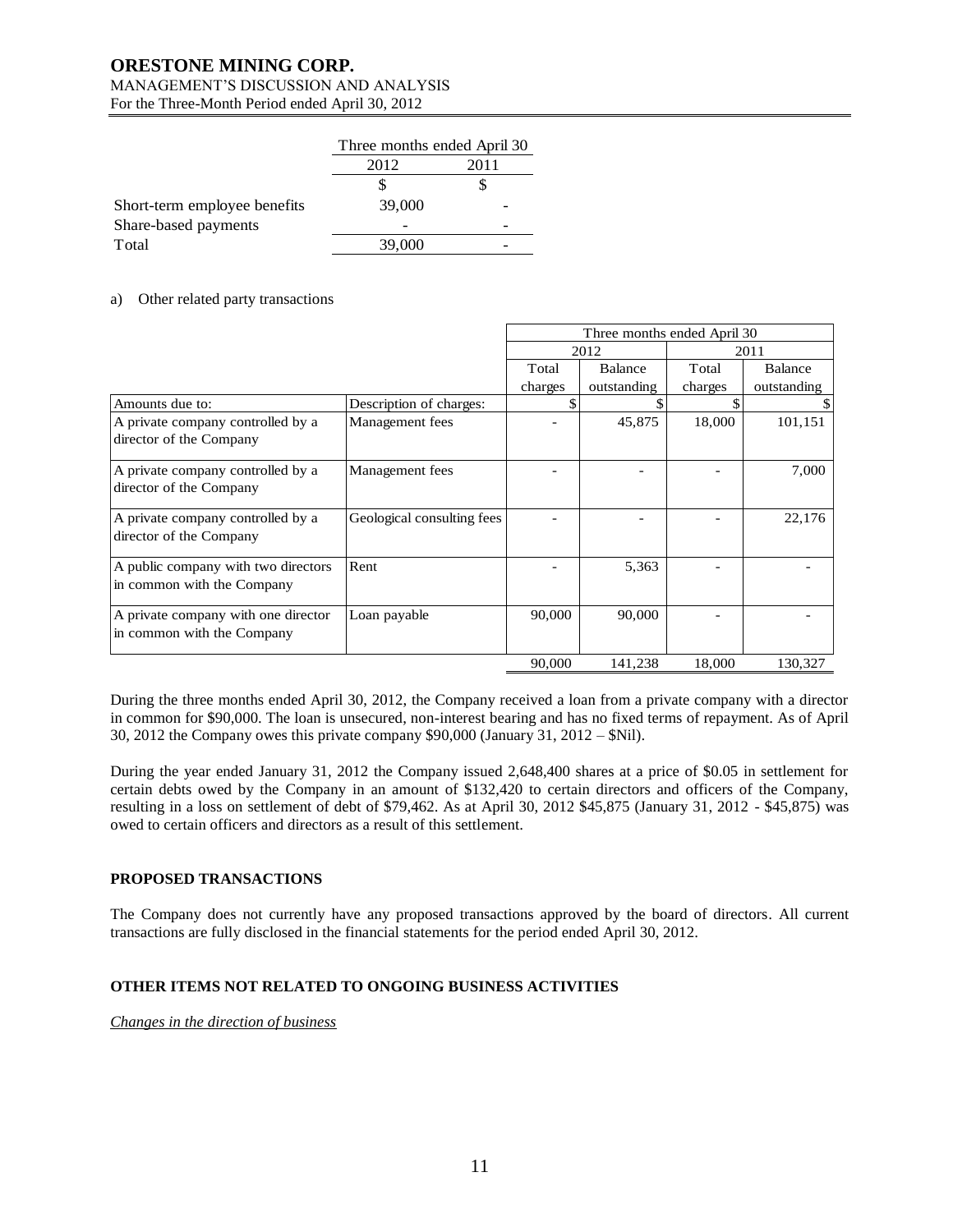Since incorporation on April 30, 2007, the Company is and continues to be primarily in the exploration stage with respect to its mineral properties. On August 30, 2011 the Company completed a management reorganization and a change in management. (See Description of Business and Overall Performance).

# **FINANCIAL INSTRUMENTS AND RISK MANAGEMENT**

The Company's financial instruments consist of cash, receivables, mineral tax credit recoverable, loans payable, accounts payable and due to related parties. The carrying value of these financial instruments approximates their fair

value and are measured based on Level 1 of the fair value hierarchy. The Company's financial instruments are exposed to certain financial risks, including currency risk, credit risk, liquidity risk and interest risk.

#### **Management of Financial Risk**

The Company's financial instruments are exposed to certain financial risks, which include credit risk, interest rate risk, liquidity risk, and market risk.

### *Credit Risk*

Credit risk is the risk that one party to a financial instrument will fail to fulfill an obligation causing the other party to incur a financial loss. The Company is exposed to credit risks arising from its cash holdings and receivables. The Company manages credit risk by placing cash with major Canadian financial institutions. Receivables are due from the Government of Canada and for reimbursements. Management believes that credit risk related to these amounts is low. As at April 30, 2012, the Company's maximum exposure to credit risk is the carrying value of its cash equivalents and accounts receivable.

#### *Interest Rate Risk*

Interest rate risk is the risk that an investment's value will change due to a change in the level of interest rates. The Company's exposure to interest rate risk relates to its ability to maintain the current rate of interest on its short-term investment.

#### *Liquidity Risk*

Liquidity risk is the risk that the Company will not have sufficient funds to meet its financial obligations when they are due. To manage liquidity risk, the Company reviews additional sources of capital to continue its operations and discharge its commitments as they become due.

#### *Market Risk*

Market risk is the risk that the fair value or future cash flows of a financial instrument will fluctuate because of changes in market prices. Market risk comprises three types of risk: currency risk, interest rate risk and price risk. The Company is not subject to currency risk as the functional currency is the Canadian dollar. The Company does not use any form of derivative or hedging instruments to reduce its foreign currency risk. The Company is not affected by price risk.

#### *Management of Industry Risk*

The Company is engaged primarily in the mineral exploration field and manages related industry risk issues directly. The Company is potentially at risk for environmental reclamation and fluctuations in commodity based market prices associated with resource property interests. Management is of the opinion that the Company addresses environmental risk and compliance in accordance with industry standards and specific project environmental requirements.

### *Commodity Price Risk*

The ability of the Company to explore its mineral properties and the future profitability of the Company are directly related to the market price of gold and other precious metals.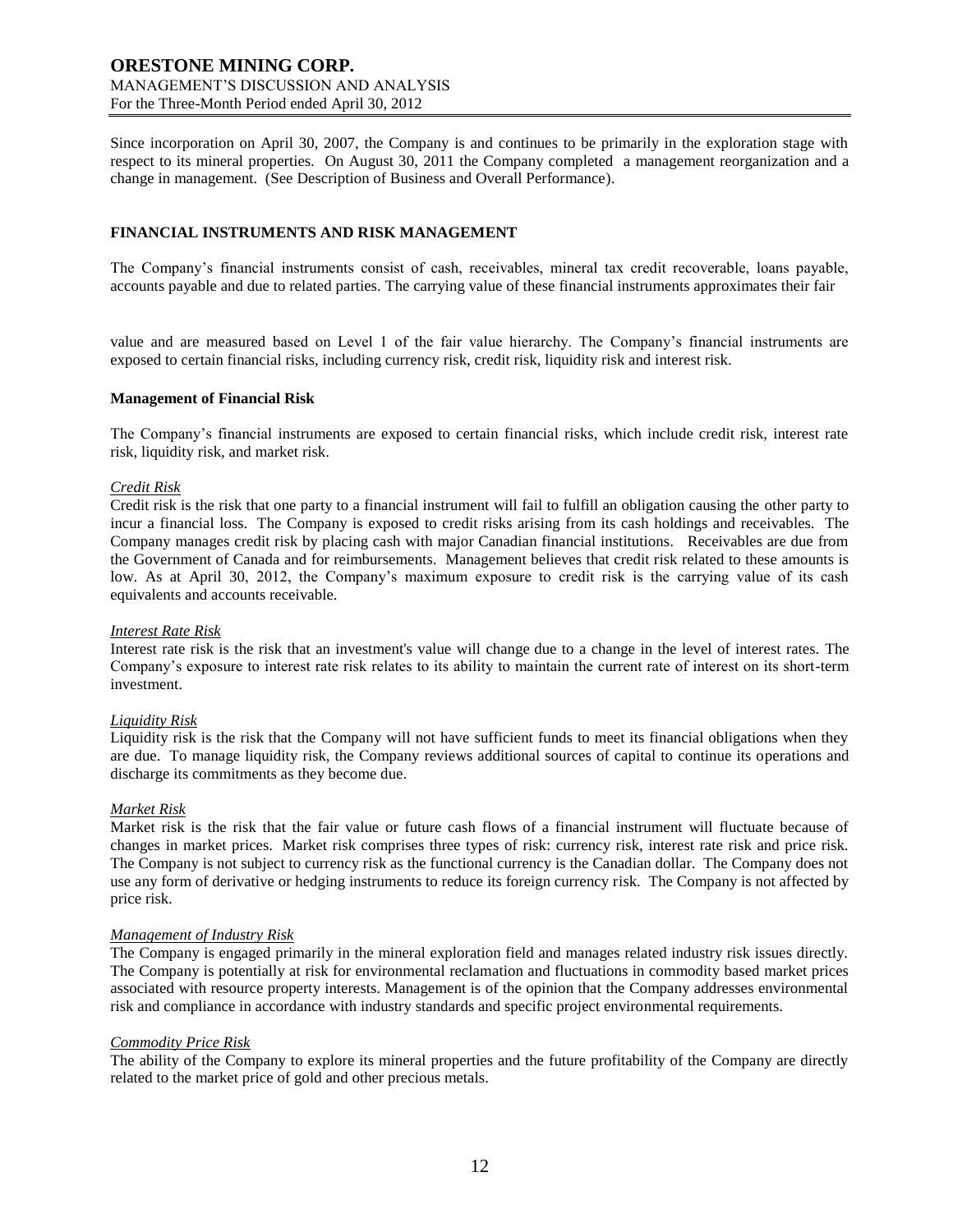#### **Management of Capital**

The Company manages its common shares, stock options and warrants as capital. The Company's objectives when managing capital are to safeguard the Company's ability to continue as a going concern in order to pursue the exploration of its mineral properties to maintain a flexible capital structure which optimizes the costs of capital at an acceptable risk.

The Company manages the capital structure and makes adjustments to it in light of changes in economic conditions and the risk characteristics of the underlying assets. To maintain or adjust the capital structure, the Company may attempt to issue new shares and, acquire or dispose of assets.

# **ACCOUNTING ESTIMATES AND JUDGMENTS**

The preparation of these consolidated financial statements requires management to make estimates and judgments and form assumptions that affect the reported amounts and other disclosures in these financial statements. The estimates and associated assumptions are based on historical experience and various other factors that are believed to be reasonable under the circumstances, the results of which form the basis of making the judgments about carrying values of assets and liabilities that are not readily apparent from other sources. Actual results may differ from these estimates under different assumptions and conditions.

The estimates and underlying assumptions are reviewed on an ongoing basis. Revisions to accounting estimates are recognized in the period in which the estimate is revised if the revision affects only that period or in the period of the revision and further periods if the review affects both current and future periods

Critical accounting estimates are estimates and assumptions made by management that may result in material adjustments to the carrying amount of assets and liabilities within the next financial year. Critical estimates used in the preparation of these financial statements include, among others, the recoverability of accounts receivable and deferred income tax assets, impairment of assets, measurement of share-based payments and valuation of reclamation obligations.

Critical accounting judgments are accounting policies that have been identified as being complex or involving subjective judgments or assessments. Critical accounting judgments include the expected economic lives of and the estimated future operating results and net cash flows from exploration properties and equipment.

# **ADOPTION OF NEW AND REVISED STANDARDS AND INTERPRETATIONS**

Certain new accounting standards and interpretations have been published that are not mandatory for the April 30, 2012 reporting period.

The following new standards, amendments and interpretations that have not been early adopted in these financial statements, are not expected to have a material effect on the Company's future results and financial position:

- a) IFRS 9 Financial Instruments (New; to replace IAS 39 and IFRIC 9);
- b) IFRS 10 Consolidated Financial Statements (New; to replace consolidation requirements in IAS 27 (as amended in 2008) and SIC-12);
- c) IFRS 11 Joint Arrangements (New; to replace IAS 31 and SIC-13);
- d) IFRS 12 Disclosure of Interests in Other Entities (New; to replace disclosure requirements in IAS 27 (as amended in 2008), IAS 28 (as revised in 2003) and IAS 31);
- e) IFRS 13 Fair Value Measurement (New; to replace fair value measurement guidance in other IFRSs);
- f) IAS 1 Presentation of Financial Statements, (Amendments regarding Presentation of Items of Other Comprehensive Income);
- g) IAS 19 Employee Benefits (Amended in 2011);
- h) IAS 27 Separate Financial Statements (Amended in 2011);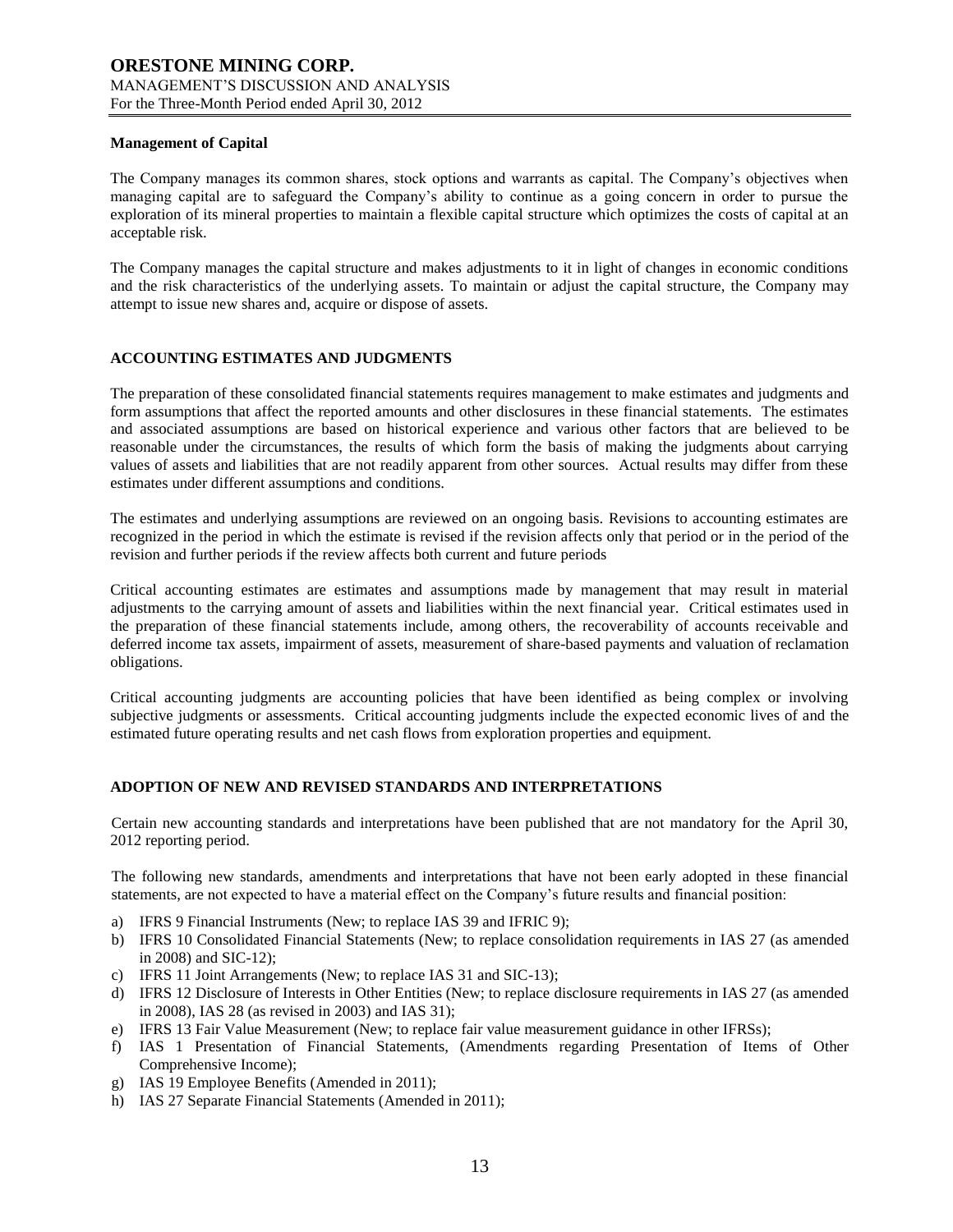- i) IAS 28 Investments in Associates and Joint Ventures (Amended in 2011); and
- j) IFRIC 20 Stripping Costs in the Production Phase of a Surface Mine (New).

The Company anticipates that the application of the above new and revised standards, amendments and interpretations will have no material impact in its results and financial position.

# **OTHER MD&A DISCLOSURE REQUIREMENTS**

#### Information available on SEDAR:

As specified by National Instrument 51-102, Orestone advises readers of this MD&A that important additional information about the Company is available on the SEDAR website (www.sedar.com).

### Disclosure by venture issuer without significant revenue

An analysis of the material components of the Company's general and administrative expenses is disclosed in the financial statements to which this MD&A relates. An analysis of the material components of the mineral property and deferred exploration costs of the Company's mineral properties for its first two completed financial years is disclosed in Note 5 to the financial statements to which this MD&A relates.

#### Going concern issue

The Company is in the exploration stage and has no revenue or income from operations. The Company has limited capital resources and has to rely upon the sale of equity and/or debt securities for cash required for exploration and development purposes, for acquisitions and to fund the administration of the Company. Since the Company does not expect to generate any revenues from operations in the near future, it must continue to rely upon the sales of its equity or debt securities or joint venture agreements to raise capital. It follows that there can be no assurance that financing, whether debt or equity, will be available to the Company in the amount required by the Company at any particular time or for any period and that such financing can be obtained on terms satisfactory to the Company.

The Company's financial statements have been prepared on a going concern basis which assumes that the Company will be able to realize its assets and discharge its liabilities in the normal course of business for the foreseeable future. The continuing operations of the Company are dependent upon its ability to obtain the necessary financing to meet its ongoing commitments and further its mineral exploration programs.

The Company may encounter difficulty sourcing future financing in light of the recent economic downturn. The current financial equity market conditions and the inhospitable funding environment make it difficult to raise capital through the private placements of shares. The junior resource industry has been severely affected by the world economic situation as it is considered speculative and high-risk in nature, making it even more difficult to fund. While the Company is using its best efforts to achieve its business plans by examining various financing alternatives, there is no assurance that the Company will be successful with any financing ventures.

### Evaluation of Disclosure Controls and Procedures

Disclosure controls and procedures are designed to provide reasonable assurance that all relevant information is gathered and reported to senior management, including the Company's Chief Executive Officer and Chief Financial Officer, on a timely basis so that appropriate decisions can be made regarding public disclosure. Management of the Company, with the participation of the Chief Executive Officer and Chief Financial Officer, has evaluated the effectiveness of the Company's disclosure controls and procedures as at April 30, 2012, as required by Canadian securities law. Based on that evaluation, the Chief Executive Officer and the Chief Financial Officer have concluded that, as of April 30, 2012, the disclosure controls and procedures were effective to provide reasonable assurance that information required to be disclosed in the Company's annual filings and interim filings (as such terms are defined under National Instrument 52-109 Certification of Disclosure in Issuer's Annual and Interim Filings) and other reports filed or submitted under Canadian securities laws were recorded, processed, summarized and reported within the time period specified by those laws and that material information was accumulated and communicated to management of the Company, including the Chief Executive Officer and the Chief Financial Officer, as appropriate to allow for accurate disclosure to be made on a timely basis.